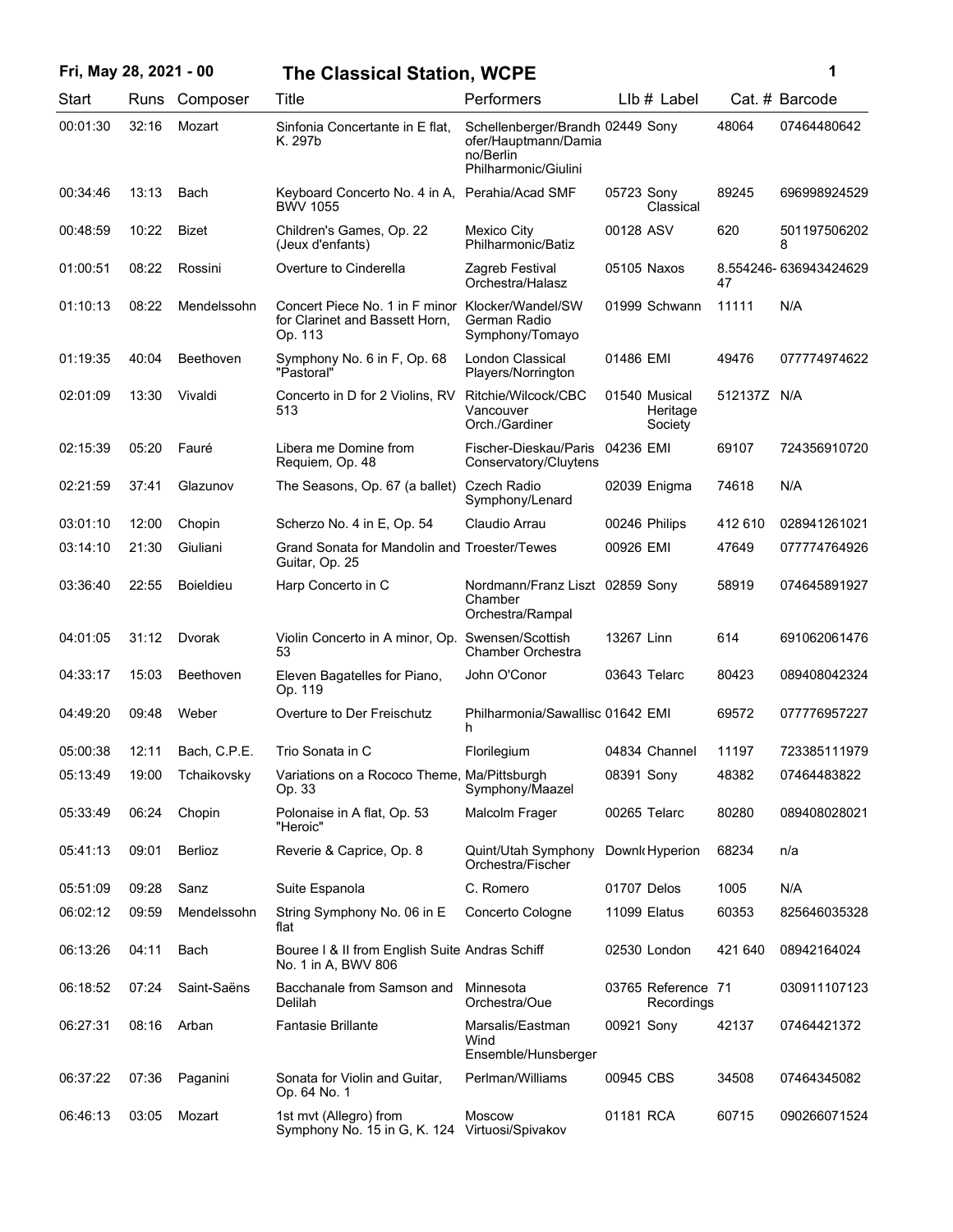## **Fri, May 28, 2021 - 07 2 The Classical Station, WCPE**

| Start    | Runs  | Composer         | Title                                                                      | Performers                                                      |                 | LIb # Label |                          | Cat. # Barcode             |
|----------|-------|------------------|----------------------------------------------------------------------------|-----------------------------------------------------------------|-----------------|-------------|--------------------------|----------------------------|
| 06:50:33 | 10:02 | Telemann         | Concerto in E minor for flute,<br>violin and strings                       | Colpron/Kraemer/Les<br>Boréades de Montréal                     | 05520 ATMA      |             | ACD <sub>2</sub><br>2193 | 722056219327               |
| 07:02:10 | 09:01 | Strauss Jr.      | Vienna Blood Waltz                                                         | Vienna<br>Philharmonic/Mehta                                    | 09636 Sony      |             | 062                      | 88697952 886979520622      |
| 07:12:26 | 09:24 | Haydn            | Piano Sonata No. 50 in D                                                   | Leif Ove Andsnes                                                | 05164 EMI       |             | 56756                    | 724355675620               |
| 07:23:05 | 11:36 | Cherubini        | Overture to Le Crescendo                                                   | Orchestra of<br>Tuscany/Renzetti                                | 01774 Frequenz  |             | 011-042                  | 800327811042               |
| 07:36:16 | 09:34 | Holst            | A Somerset Rhapsody, Op. 21<br>No. 2                                       | Royal Scottish National 05711 Naxos<br>Orchestra/Lloyd-Jones    |                 |             |                          | 8.553696 730099469623      |
| 07:47:05 | 04:53 | Nielsen          | Intermezzo from Little Suite for Academy of St.<br>Strings, Op.1           | Martin-in-the-Fields/Ma<br>rriner                               | 01144 Argo      |             | 417 132                  | 028941713223               |
| 07:53:13 | 07:13 | Vivaldi          | Bassoon Concerto in E flat, RV Thunemann/I Musici<br>483                   |                                                                 | 01163 Philips   |             | 416 355                  | 028941635525               |
| 08:02:01 | 02:09 | Sousa            | El Capitan (a march)                                                       | Saint Louis<br>Symphony/Slatkin                                 | 02288 RCA       |             | 60983                    | 090266098323               |
| 08:05:10 | 12:04 | Handel           | Sinfonia from Saul, Act I                                                  | English<br>Concert/Pinnock                                      | 00934 Archiv    |             | 419 219                  | 028941921925               |
| 08:18:14 | 07:23 | Corelli          | Suite for Strings                                                          | Philadelphia<br>Orchestra/Ormandy                               | 04566 Sony      |             | 62640                    | 074646264027               |
| 08:26:37 | 07:13 | Schubert         | 2nd mvt (Andante) from String<br>Quartet in A minor, D.804<br>"Rosamunde"  | <b>Brandis Quartet</b>                                          | 10733 Brilliant | Classics    | 94424                    | 502842194424<br>1          |
| 08:35:25 | 04:40 | Schubert         | "The Linden Tree" from<br>Winterreise (The Winter<br>Journey), D. 911      | Fischer-Dieskau/Perah CD08 Sony<br>ia                           |                 | Classical   | 352                      | 19439788 194397883527      |
| 08:41:05 | 09:26 | Beethoven        | 3rd mvt (Presto) from<br>Symphony No. 7 in A, Op. 92                       | Chamber Orchestra of 03246 Teldec<br>Europe/Harnoncourt         |                 |             | 46452                    | 022924645228               |
| 08:51:31 | 09:21 | Marais           | Tombeau de M. Meliton                                                      | Spectre de la Rose                                              | 09483 Naxos     |             |                          | 8.553081 730099408127      |
| 09:02:42 | 21:46 | Rodgers          | Five Selections from Victory at Cincinnati Pops/Kunzel 06196 Telarc<br>Sea |                                                                 |                 |             | 80175                    | 8940801752                 |
| 09:25:58 | 20:19 | Pez              | Pastoral Concerto in F                                                     | Collegium Aureum                                                | 00194 Harmonia  | Mundi       | 77048                    | 054727704826               |
| 09:48:07 | 15:09 | Grieg            | Suite No. 1 from Peer Gynt,<br>Op. 46                                      | <b>BBC Scottish</b><br>Symphony/Maksymiuk                       | 04704 Naxos     |             |                          | 8.550864 489103050864<br>4 |
| 10:05:06 | 23:50 | <b>Beethoven</b> | Piano Sonata No. 15 in D, Op. Jonathan Biss<br>28 "Pastoral"               |                                                                 | 07453 EMI       |             | 94422                    | 094639442225               |
| 10:30:26 | 28:52 | Mendelssohn      | Symphony No. 4 in A, Op. 90<br>"Italian"                                   | Hanover<br>Band/Goodman                                         | 02366 Nimbus    |             | 5158                     | 083603515829               |
| 11:01:08 | 21:06 | Schumann, C.     | Piano Concerto in A minor, Op. I.Kanneh-Mason/Royal 13725 Decca<br>7       | Liverpool<br>PO/Mathieson                                       |                 |             | 4850020                  | 028948500208               |
| 11:23:44 | 18:57 | Respighi         | <b>Three Botticelli Pictures</b>                                           | Academy of St.<br>Martin-in-the-Fields/Ma<br>rriner             | 09118 EMI       |             | 37676                    | 509992376762<br>1          |
| 11:44:31 | 15:29 | Wagner           | Prelude to Act 1 & Love-Death<br>from Tristan & Isolde                     | Cleveland<br>Orchestra/Welser-Most                              | 12356 DG        |             |                          | 477 8773 028947787730      |
| 12:01:50 | 07:51 | Moncayo          | Huapango                                                                   | Simon Bolivar<br>Symphony of<br>Venezuela/Valdes                | 03489 Dorian    |             | 90277                    | 053479022721               |
| 12:11:11 | 02:49 | Dykes            | Eternal Father, Strong to Save<br>(The Navy Hymn)                          | Mormon Tabernacle<br>Choir/Columbia<br>Symphonic<br>Band/Condie | 03548 Sony      | Classical   | 61981                    | 074646198124               |
| 12:15:30 | 19:38 | Prokofiev        | Lieutenant Kije Suite, Op. 60                                              | St. Petersburg<br>Philharmonic/Temirkan<br>ov                   | 07854 EMI       | Classics    | 11272                    | 509995112722<br>0          |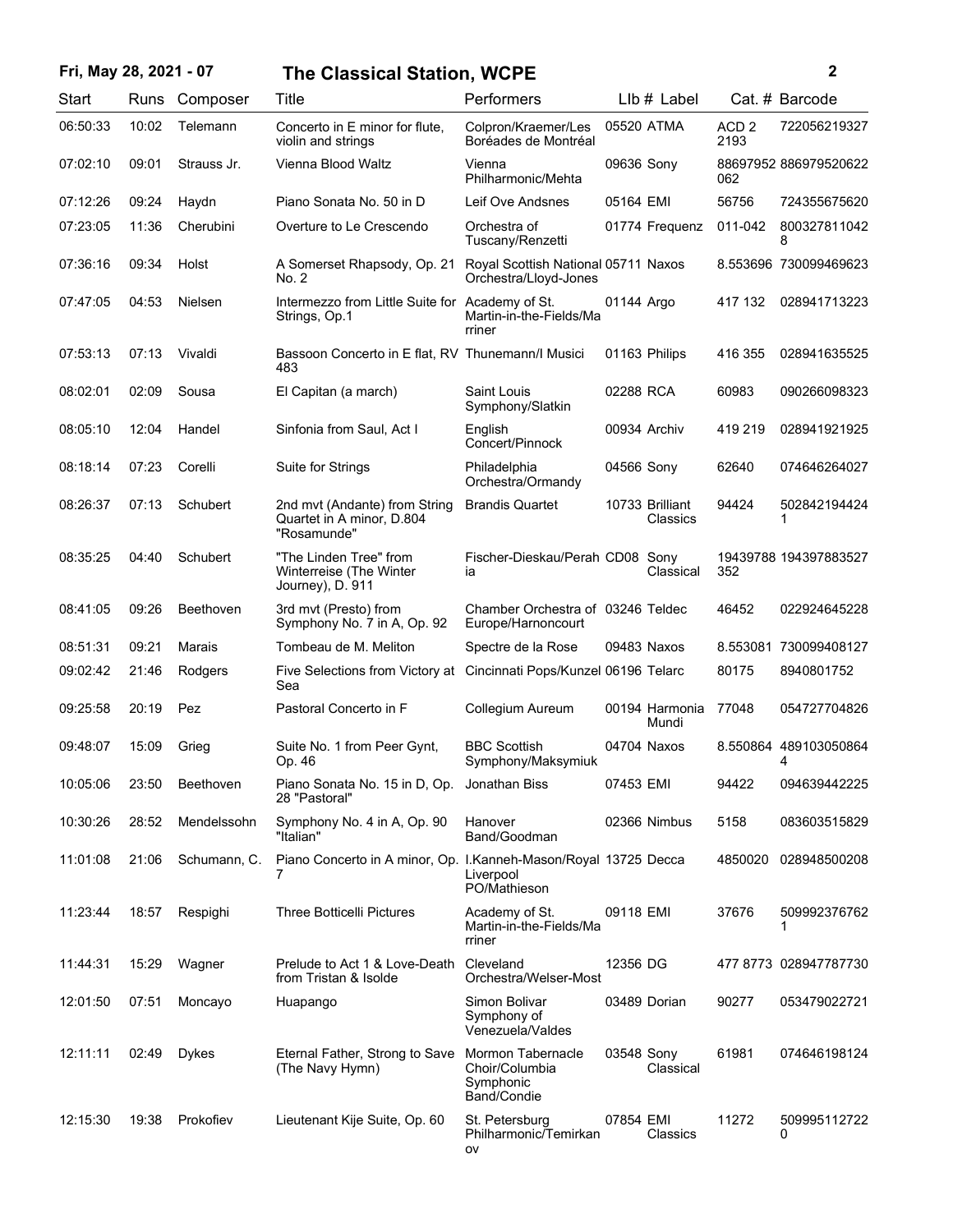## **Fri, May 28, 2021 - 13 3 The Classical Station, WCPE**

| ٦ |  |
|---|--|
|   |  |
|   |  |
|   |  |

| Start    | Runs  | Composer      | Title                                                                        | Performers                                                            | $L$ lb $#$ Label                 |         | Cat. # Barcode        |
|----------|-------|---------------|------------------------------------------------------------------------------|-----------------------------------------------------------------------|----------------------------------|---------|-----------------------|
| 12:36:58 | 22:51 | Mozart        | Serenade No. 11 in E flat (for<br>winds), K. 375                             | Akademie fur Alte<br>Musik Berlin                                     | Downk Harmonia<br>Mundi          | 902627  | n/a                   |
| 13:01:39 | 43:50 | Beethoven     | Violin Concerto in D, Op. 61                                                 | Hahn/Baltimore<br>Symphony/Zinman                                     | 05286 Sony                       | 60584   | 074646058428          |
| 13:46:59 | 07:11 | Rodgers       | <b>Waltz from Carousel</b>                                                   | London Pops<br>Orchestra/Fennell                                      | 04225 Mercury                    | 434 356 | 028943435628          |
| 13:55:40 | 06:44 | Fauré         | Elegie, Op. 24                                                               | Harrell/Berlin Radio<br>Symphony/Chailly                              | 07908 DG                         | 0000209 | 028947289425          |
| 14:04:14 | 07:12 | Scarlatti, D. | Sonata in D minor, Kirkpatrick<br>213                                        | Yevgeny Sudbin                                                        | 13091 Bis                        | 2138    | 731859992138<br>9     |
| 14:12:41 | 14:58 | Bax           | Tintagel                                                                     | London<br>Symphony/Barbirolli                                         | 00781 EMI                        | 47984   | 07777479842           |
| 14:29:09 | 10:56 | Herrmann      | Suite from Citizen Kane                                                      | Royal Philharmonic/E.<br>Bernstein                                    | 09867 Milan                      | 36095   | 731383609527          |
| 14:41:20 | 18:03 | Haydn         | Piano Concerto in D                                                          | Ax/Liszt Chamber<br>Orchestra                                         | 02514 Sony                       | 48383   | 07464483832           |
| 15:01:13 | 25:33 | Beethoven     | Finale from Symphony No. 9 in Samuil/Cologne<br>D minor, Op. 125 "Choral"    | Cathedral/West-Easter<br>n Divan<br>Orchestra/Barenboim               | 11028 Decca                      |         | B001687 028947835134  |
| 15:28:16 | 12:29 | Copland       | Three Dance Episodes from<br>Rodeo                                           | <b>Cleveland Pops</b><br>Orchestra/Lane                               | 04556 Sony                       | 62401   | 074646240120          |
| 15:42:15 | 16:47 | Schumann      | Scenes from Childhood, Op. 15 Nelson Freire                                  |                                                                       | 06165 Decca                      | 8       | B000122 028947390220  |
| 16:00:17 | 03:34 | Sousa         | The Stars and Stripes Forever                                                | Cincinnati Pops/Kunzel 00663 Telarc                                   |                                  | 80122   | 089408012228          |
| 16:04:46 | 06:42 | Bach          | Aria: "Endlich, endlich wird<br>mein Joch" from Cantata 56                   | Fischer-Dieskau/Clem 04528 Archiv<br>ent/Bach Choir<br>Munich/Richter |                                  | 427 128 | 028942712829          |
| 16:12:23 | 11:47 | Mussorgsky    | Night on Bald Mountain                                                       | Minnesota<br>Orchestra/Oue                                            | 04976 Reference 82<br>Recordings |         | 030911108229          |
| 16:25:05 | 06:29 | Kamen         | Suite One from Band of<br><b>Brothers</b>                                    | London Metropolitan<br>Orchestra/Kamen                                | Downk Sony<br>Classical          | n/a     | n/a                   |
| 16:32:49 | 08:56 | Price         | Dances in the Canebrakes                                                     | William Chapman<br>Nyaho                                              | 09976 MSR                        | 1242    | 681585124222          |
| 16:42:40 | 03:04 |               | <b>Armed Forces Medley</b>                                                   | Cincinnati Pops/Kunzel 06196 Telarc                                   |                                  | 80175   | 8940801752            |
| 16:46:39 | 12:03 | Bach          | Brandenburg Concerto No. 2 in Herseth/Ravinia Music 01889 RCA<br>F. BWV 1047 | Festival<br>Orchestra/Levine                                          |                                  | 60378   | 090266037827          |
| 16:59:57 | 07:33 | Jenkins, K.   | Benedictus from The Armed<br>Man (A Mass for Peace)                          | Johnston/National<br>Youth Choir/London<br>PO/Jenkins                 | 09634 EMI                        | 76773   | 724347677328          |
| 17:08:25 | 08:48 | Herrmann      | Prelude and Love Scene from<br>Vertigo                                       | <b>Hollywood Bowl</b><br>Orchestra/Mauceri                            | 02361 Philips                    | 442 425 | 028944242522          |
| 17:18:08 | 10:53 | Berlioz       | Overture to Benvenuto Cellini,<br>Op. 23                                     | <b>Baltimore</b><br>Symphony/Zinman                                   | 01468 Telarc                     | 80164   | 089408016424          |
| 17:30:16 | 09:28 | Strauss Jr.   | The Blue Danube                                                              | Royal<br>Concertgebouw/Harno<br>ncourt                                | 12322 Warner<br>Classics         | 13296   | 08256460 825646013296 |
| 17:40:39 | 02:04 | Harling       | The Corps                                                                    | West Point Cadet Glee Downk Altissimo<br>Club                         |                                  | n/a     | n/a                   |
| 17:43:38 | 09:05 | Tchaikovsky   | Pezzo capriccioso, Op. 62                                                    | Gendron/Vienna<br>Symphony/Dohnanyi                                   | 07908 DG                         | 0000209 | 028947289425          |
| 17:53:38 | 06:12 | ensel         | Mendelssohn-H Fantasia in G minor                                            | Green/Todd                                                            | 12014 JRI<br>Recordings          | 138     | 714826013822          |
| 18:01:05 | 10:25 | Arnold        | Four Scottish Dances, Op. 59                                                 | London<br>Philharmonic/Arnold                                         | 10497 Lyrita                     | 201     | 502092602012<br>3     |